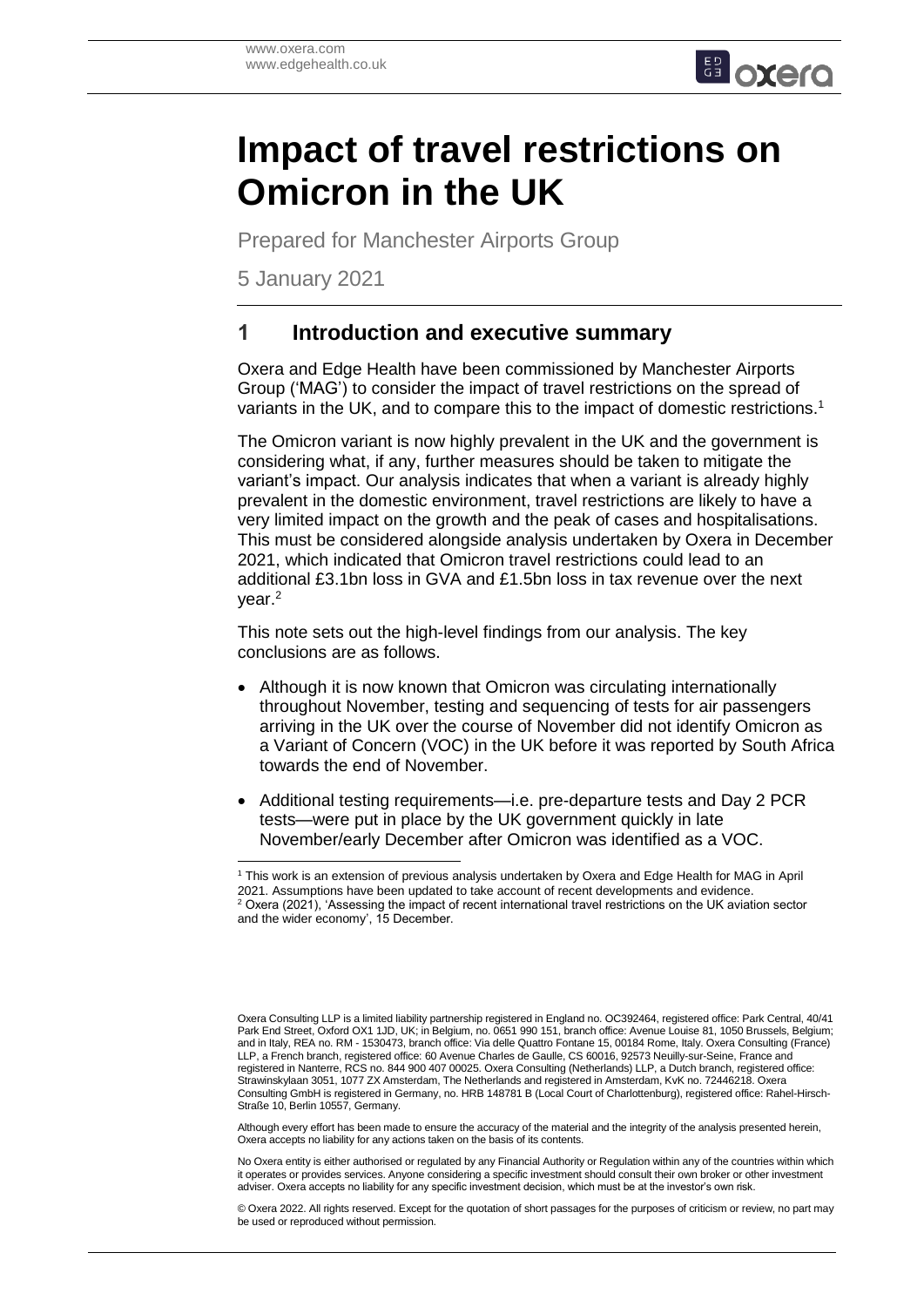However, these restrictions were ineffective at preventing the spread of Omicron in the UK.

- Even if these, or other, travel testing requirements had been in place from the beginning of November, they would not have had a significant impact on the spread of Omicron in the UK. Compared to a Day 2 antigen test, a Day 2 PCR and pre-departure testing regime would have delayed the peak of cases by just five days and reduced the peak by only 3%. If no travel restrictions had been in place at all in November/December, cases would have peaked seven days earlier and the peak would have been 8% higher than without any travel testing.
- Now that Omicron is highly prevalent in the UK, if all travel testing requirements are removed in January, there would be no impact on Omicron case numbers or hospitalisations in the UK, and there would be much lower costs imposed on the UK economy than if the current restrictions are kept in place. 3

### **2 Overview of analysis**

#### **2.1 Background**

There have been significant changes in travel policy in the UK over the course of the pandemic. By 1 November 2021, there were no remaining countries on the red list and the only restriction in place was a requirement to take an antigen test on or before Day 2 of a passenger's arrival in the UK.

While the first known Omicron sequence in South Africa was on 8 November 2021, Omicron was only identified as a VOC by the WHO on 26 November 2021. Therefore, for a month before it was identified as a concern, Omicron was in circulation internationally and being seeded in the UK, despite the travel testing regime in place.

Once Omicron was identified as a VOC, the UK government reacted quickly and introduced a number of new travel restrictions, including red listing six countries on 26 November<sup>4</sup> and requiring a Day 2 PCR test as of 27 November. On 7 December, the restrictions were further amended such that a pre-departure test was also required to enter the UK. The first domestic restriction, a mask mandate, was imposed on 10 December.

While red-listed countries had a higher proportion of Omicron cases than other countries, by 15 December Omicron was already highly prevalent in the UK. For this reason, the UK government removed all countries from the red list. However, the additional travel restrictions introduced over the course of November/December remain in place.

#### **2.2 Impact of travel restrictions on Omicron in the UK**

Our analysis indicates that the new travel restrictions introduced in late November/early December after Omicron was identified as a VOC were ineffective at preventing the spread of Omicron. In [Figure 2.1](#page-2-0) below we model the UK's actual travel restrictions over the course of November/December (the red line) <sup>5</sup> and compare this to what would have happened if the government

<sup>&</sup>lt;sup>3</sup> Oxera (2021), 'Assessing the impact of recent international travel restrictions on the UK aviation sector and the wider economy', 15 December.

<sup>4</sup> More countries were later added to the red list.

<sup>5</sup> The actual policy modelled is a Day 2 antigen test until 27 November, a Day 2 PCR test from 27 November, and then a Day 2 PCR and a pre-departure test from 7 December.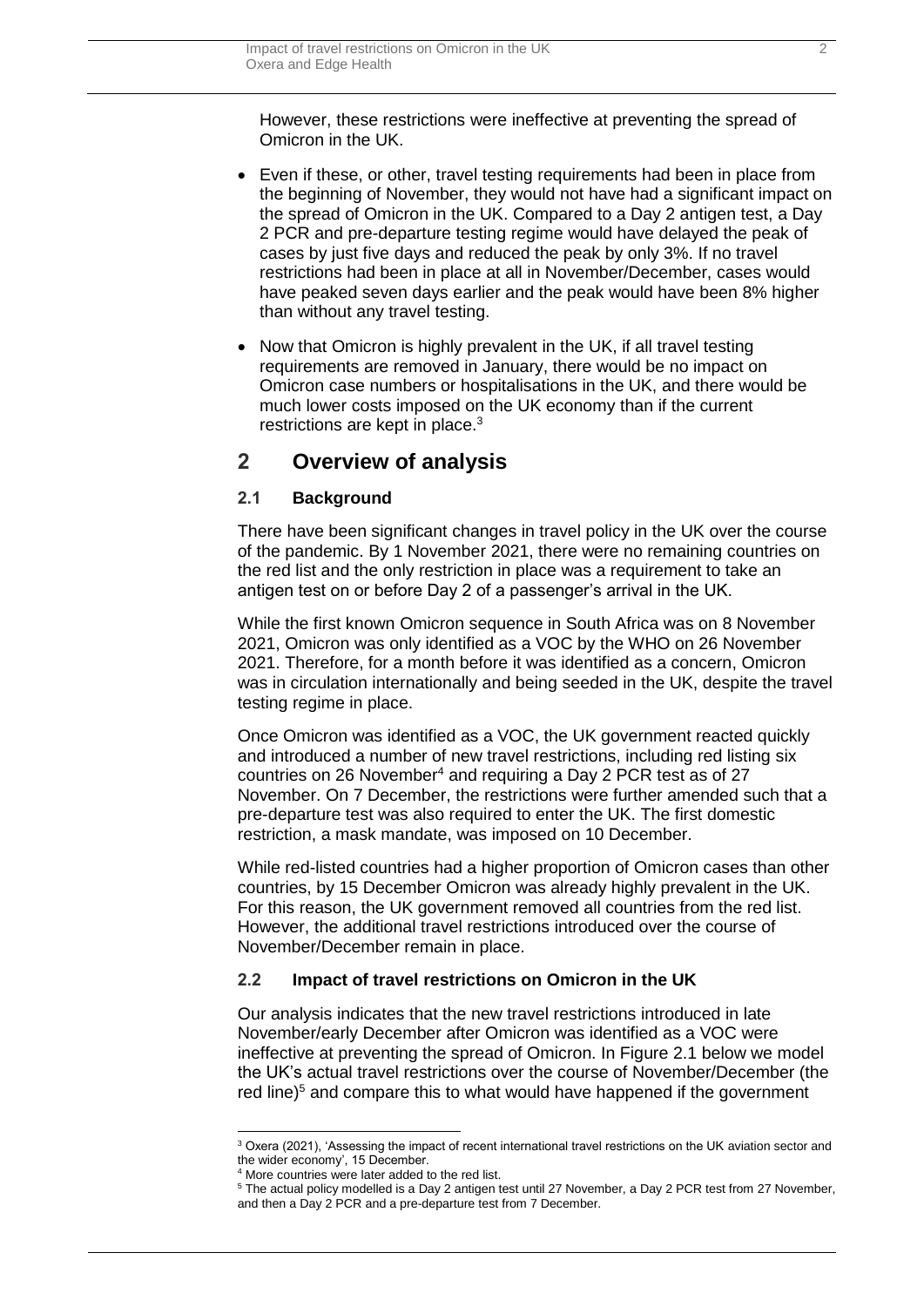<span id="page-2-1"></span>had not made changes to the travel testing policy—i.e. requiring only Day 2 antigen testing (the blue line).

The figure illustrates that the modelled trajectories of Omicron cases in the UK between the two scenarios are indistinguishable. This suggests that at the point that Omicron was identified, putting further travel restrictions in place was ineffective.

<span id="page-2-0"></span>





While the figure above compares the effect of travel policies once Omicron was identified as a VOC, it is also important to consider whether the spread of Omicron could have been prevented if more stringent travel restrictions had been in place earlier—i.e. already from the beginning of November. [Figure 2.2](#page-2-1) below presents the results of our analysis, and shows that if more stringent testing requirements had been in place from the beginning of November, there would not have been a significant impact on the spread of Omicron in the UK.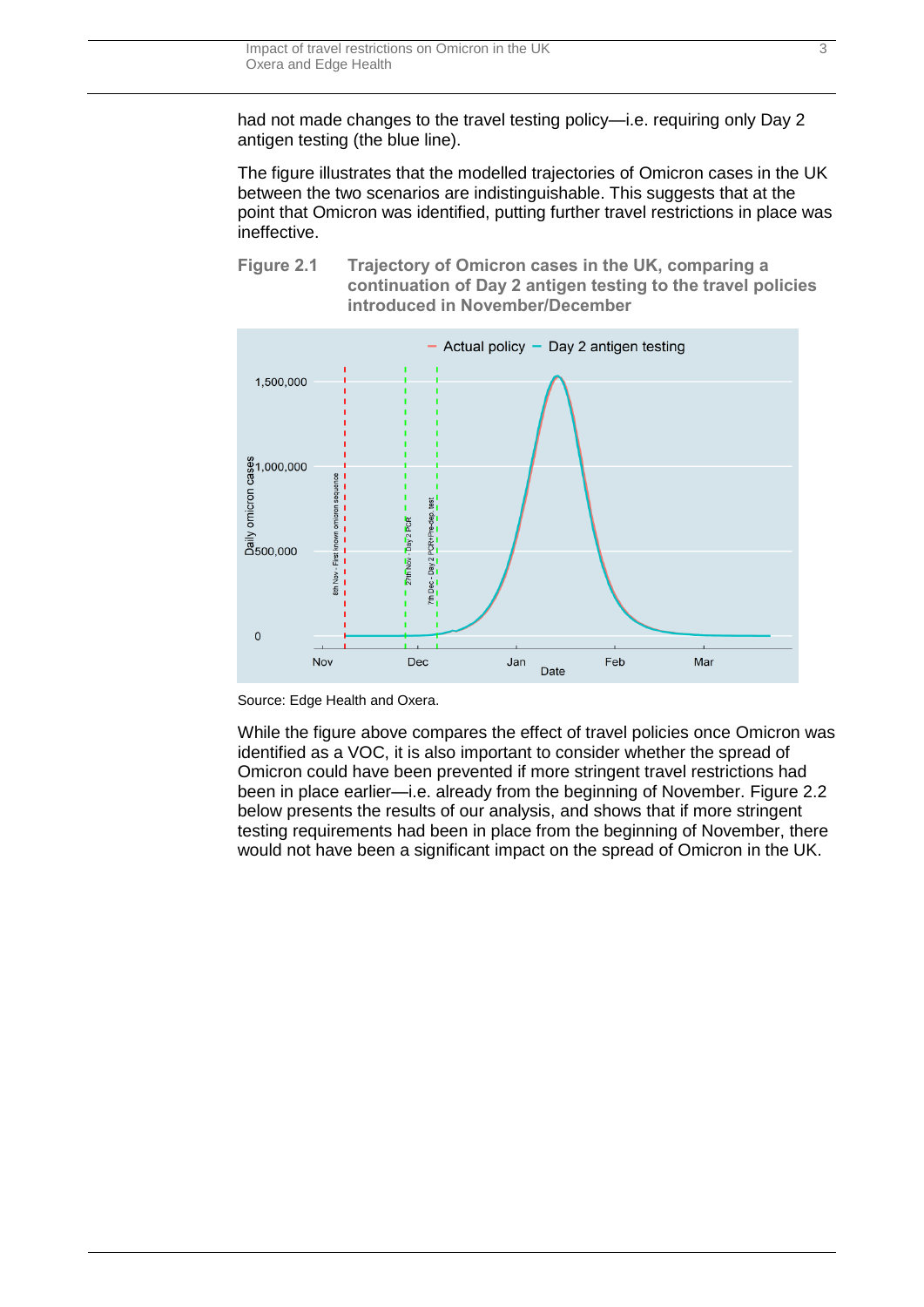<span id="page-3-0"></span>



Source: Edge Health and Oxera.

For example, if the government had introduced Day 2 PCR tests and predeparture tests (i.e. the current policy) in early November rather than continuing with Day 2 antigen tests, the peak of cases would have only been 3% lower and would have been delayed by five days. If no travel restrictions had been in place at all in November/December, cases would have peaked seven days sooner and the peak would have been 8% higher than without any travel testing.

#### **2.3 Impact of travel restrictions compared to domestic restrictions**

As demonstrated above, now that Omicron is highly prevalent in the UK, removing all travel testing in January would not affect domestic Omicron spread. Domestic measures are currently the best approach to reducing potential pressure on the healthcare system. [Figure 2.3](#page-3-0) below plots the trajectory of future Omicron hospitalisations in the UK, based on three different domestic policies:

- Scenario 1: mandatory masks, work-from-home orders and further roll-out of booster doses (i.e. the current policy with no further restrictions);
- Scenario 2: intermediate interventions (i.e. with gathering sizes limited to ten people);
- Scenario 3: stay at home order (i.e. national lockdown, with schools and businesses closed).